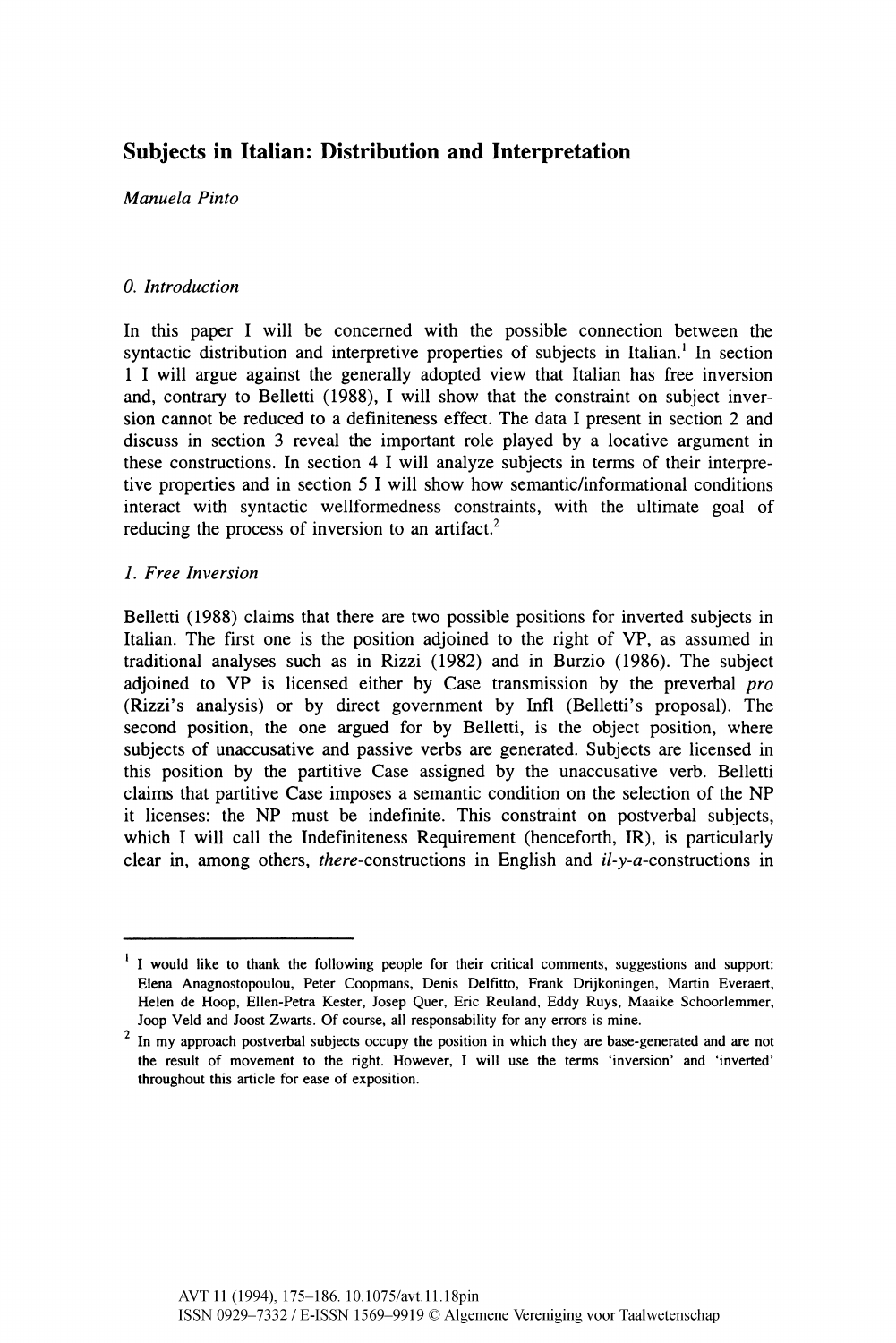French, which do not allow a definite NP in postverbal position. Belletti shows that this constraint also holds in Italian. Consider (1):

| (1) | a | è entrato un uomo dalla finestra |  |
|-----|---|----------------------------------|--|
|     |   | is entered a man from the window |  |
|     |   | *è entrato l'uomo dalla finestra |  |

is entered the man from the window

The unaccusative verbs in (1) optionally select a PP-complement which is projected inside the VP. This makes it possible to check the subject's behaviour in base position. (2) shows a schematic representation of the examples in (1):

(2)  $\left[\begin{matrix} \n\mathbf{v}_P \end{matrix}\right]$  Spec  $\left[\begin{matrix} \n\mathbf{v}_P \end{matrix}\right]$  V subject PP]]

The IR accounts for the ungrammaticality of (lb). The subject remains in object position and is assigned partitive Case. However, the semantics of this Case is not compatible with the definite nature of the postverbal subject, hence the sentence is ruled out.

These data illustrate the restrictive role played by the IR with respect to subject inversion in Italian. Note, however, that this approach still predicts that inversion remains an operation which can apply almost freely in Italian. In fact, there is no restriction in using the VP-adjoined position for definite NPs. In what follows I will show that there is empirical evidence against this conclusion. The asymmetries in the distribution of postverbal subjects cannot be explained with Belletti's partitive Case analysis. However, her basic insight that there is also an interpretive factor at stake will be retained and further developed.

## 2. *Locatives in Inversion Contexts*

Let us briefly go back to the examples in (1). Belletti states that the PP *dalla finestra* 'through the window' is selected by the verb *entrare* 'enter'. It seems to me that an *into-*PP would be the most natural complement selected by the verb *entrare.* Consider the revised examples in (3):

| (3) | *è entrato un uomo nel negozio |
|-----|--------------------------------|
|     | is entered a man into the shop |

b \*è entrato l'uomo nel negozio is entered the man into the shop

In both sentences the subject is in its base position and, according to Belletti, it receives partitive Case. (3b) could be ruled out by the IR, as a definite NP in the object position of an unaccusative is not compatible with the semantics of the Case it receives. However, in (3a) the IR does not seem to play any role. Then,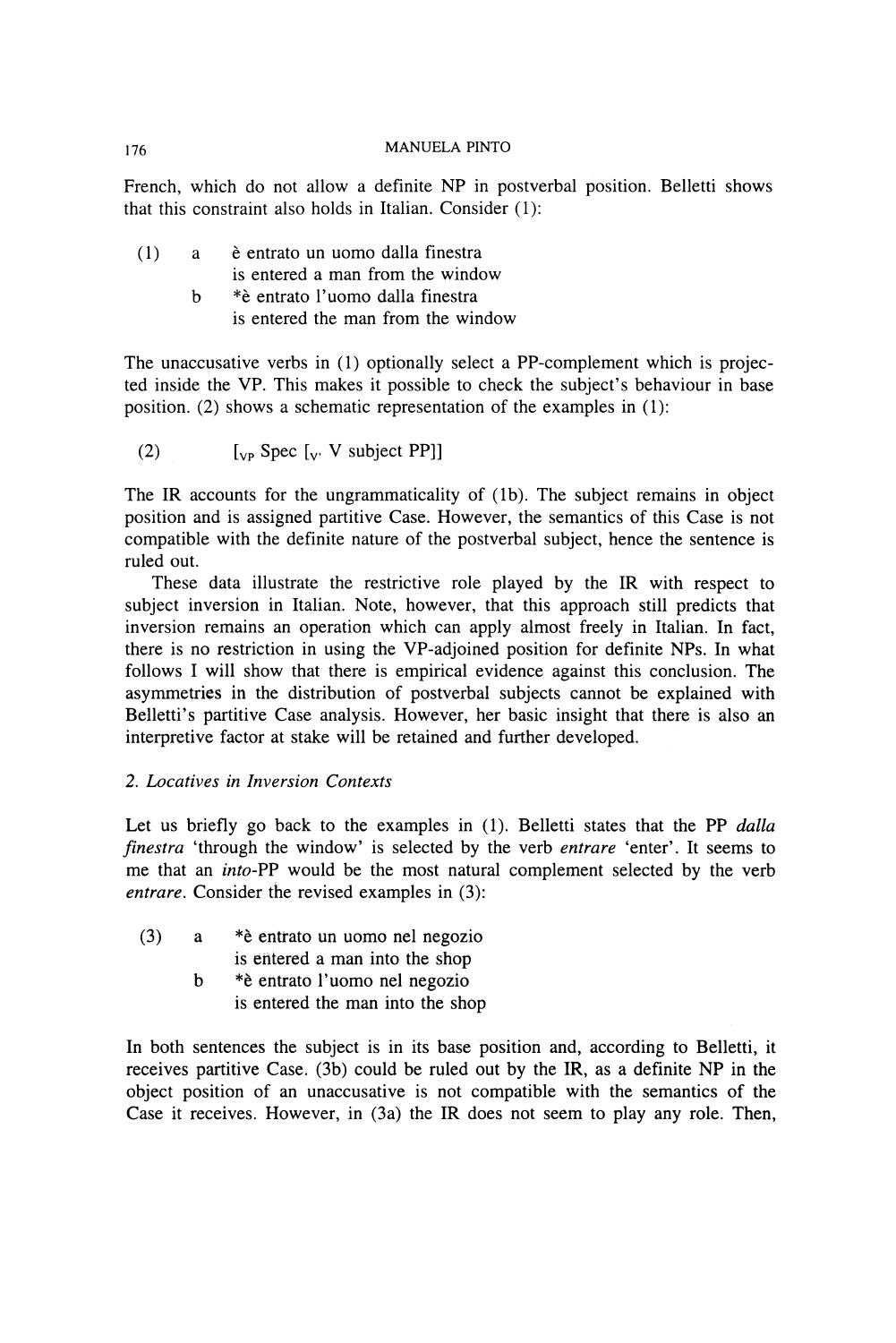what is the reason for the ungrammaticality of this sentence? Before suggesting a possible answer to this problem, I want to present some interesting and unexpected data on inversion. Compare the examples in (3) with the following sentences which show an unaccusative verb with postverbal subject but no PP-complement:

(4) a è arrivato un uomo is arrived a man b è arrivato il postino is arrived the postman

What seems to distinguish (3) from (4) is the presence of the locative PP. Remember that this PP is a complement selected by the verb. The fact that a locative complement might play a special role in inversion was first pointed out by Benincà (1988). The crucial data she gives are summarized in (5):

- (5) a Gigi è arrivato Gigi is arrived
	- b è arrivato Gigi is arrived Gigi
	- c Gigi ha telefonato Gigi has called
	- d ha telefonato Gigi has called Gigi

Unexpectedly, the meaning of the sentence changes depending on whether the subject is in pre- or postverbal position. (5a) means that Gigi arrived somewhere, without specifying the place of the arrival. (5b), however, can only have the meaning that Gigi arrived at our place. The same happens with the pair (5c) and (5d). Whereas (5c) has the ambiguous meaning that Gigi called somewhere or that he made some telephone calls, (5d) can only mean that he called us, at our place.

The data in (5) suggest that postverbal subject constructions in fact select a covert locative with a deictic interpretation. On the basis of these facts, Benincà proposes the following generalization: subject inversion is allowed only with verbs that can select an implicit deictic locative. Note also that what seems to distinguish the constructions we saw above in (3) and (4) is the presence of an overt and a covert locative respectively. I will return to this observation below.

The examples in (5) are instances of unaccusative and unergative verbs. Whereas the class of unaccusative verbs is quite homogeneous with respect to inversion, unergative verbs allow inversion under more restricted conditions. Selection of an implicit deictic locative is one of these conditions. For ease of exposition, I will call the group of unergatives that pattern in this way, the *telefonare-*type verbs. Below we will see that unergatives also have another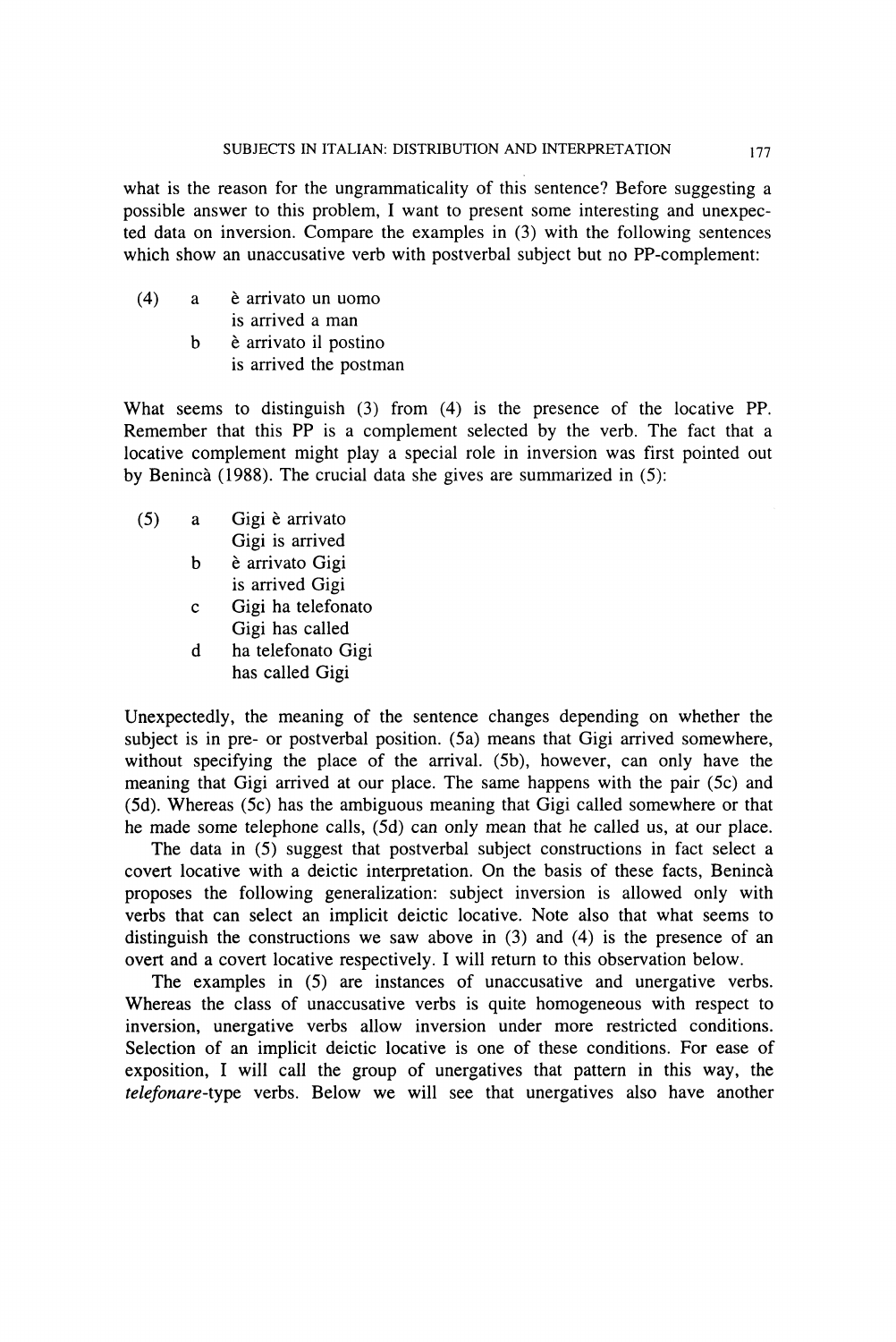strategy in order to allow inversion. Transitive verbs, however, do not seem to have any subject inversion at all in similar contexts.

Transitive and unergative verbs other than the *telefonare-*type show a different pattern. Compare the examples in (5) with those in (6):

- (6) a il gatto ha rubato la bistecca the cat has stolen the steak
	- b \*ha rubato la bistecca il gatto/un gatto has stolen the steak the cat/a cat
	- c Gigi ha riso Gigi has laughed
	- d \*ha riso Gigi/un bambino has laughed Gigi/a child

(6b) and (6d) are ungrammatical with inverted subjects. The definite or indefinite nature of the postverbal subject does not seem to affect the grammaticality of the sentence. Note that Belletti's approach does not account for these data. In order to explain (6b), Belletti has to assume an additional condition on Case assignment, adjacency. Accordingly, (6b) is ruled out because the subject, not being adjacent to the verb, cannot get nominative Case. This, however, cannot account for the ungrammaticality of (6d), where the subject in VP-adjoined position is adjacent to the verb. On the contrary, Benincà's generalization on the implicit locative can account for these facts. The verb *ridere* 'laugh' and the verb *rubare* 'steal' do not select (due to their intrinsic meaning) a locative argument, so inversion is not allowed. Before trying to formalize this generalization, let us look at some more interesting data on locative arguments in inversion contexts.

There is a group of unergative verbs that quite naturally select a locative complement. These are verbs such as *lavorare* 'work', *abitare/vivere* 'live', *giocare* 'play', etc. Surprisingly, these verbs allow subject inversion. Consider (7):

- (7) a \*hanno lavorato molte donne straniere/Rita e Anna have worked many foreign women/R. and A.
	- b in questo albergo hanno lavorato molte donne straniere/Rita e Anna in this hotel have worked many foreign women/R. and A.
	- c \*ha vissuto un poeta/Leopardi has lived a poet/L.
	- d in questa casa ha vissuto un poeta/Leopardi in this house has lived a poet/L.

The grammaticality of the examples in (7) appears to depend on the presence of an overt locative in preverbal position. (7) also shows that the indefinite nature of the subject does not seem to play any role here. There are, however, certain requirements which apply to the selected locative. The first condition is that the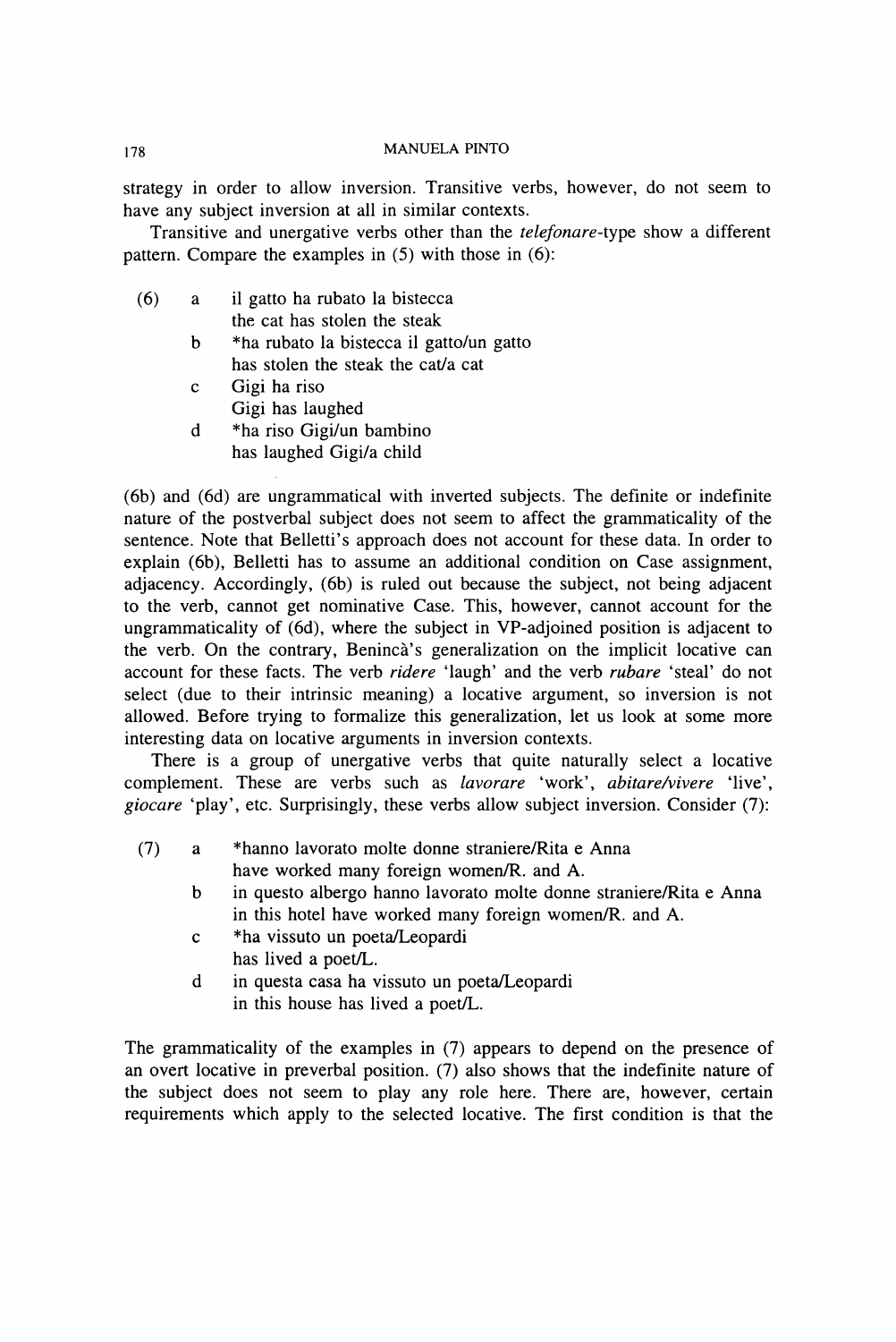locative must be overt. Contrary to the unaccusative verbs in (5b) and (5d), this group of unergatives cannot select an implicit locative  $(cf.7a.c)$ . These sentences cannot be rescued by a deictic meaning of an implicit locative.

The second condition is that the locative must be referential and, apparently, have a deictic meaning.

- (8) a \*in albergo hanno lavorato molte donne straniere in hotel have worked many foreign women
	- b \*in casa ha vissuto Giacomo Leopardi in home lived G.L.

In (8) the locatives *in albergo* 'in/at hotel' and *in casa* 'in/at home' are not referential and can be interpreted as part of the respective predicates.

A third condition is that in subject inversion contexts the locative must occupy the preverbal position. Consider the examples in (9):

- (9) a \*hanno lavorato molte donne straniere in questo albergo worked many foreign women in this hotel
	- b \*ha vissuto Giacomo Leopardi in questa casa lived Giacomo Leopardi in this house

A quite plausible assumption is that not only overt but also covert locative arguments occupy the preverbal position in inverted contexts.<sup>3</sup>

Summarizing, the observations made so far point to a first descriptive conclusion. The contexts that allow subject inversion invariably show the presence of an overt or covert locative complement. In the next section I will try to translate this conclusion into more formal terms.

## *3. The Role of the Locative in Syntax*

In previous work (Delfitto and Pinto, 1992) I explored the hypothesis that lack of Case could be the constraining factor for subject inversion. Under a very restrictive version of Case theory, where Spec-Head agreement is the only configuration for Case licensing, I proposed that the ungrammatical cases of subject inversion (those with transitive verbs and with many unergatives) are due to the impossibility of assigning Case to the inverted subject. Conversely, unaccusative verbs and the *telefonare-*type verbs do have inversion, as these constructions can be reanaly-

<sup>3</sup> These facts can account for the ungrammatically of (3). In (3) the locative argument appears to be realized twice. First in preverbal position, as implicite argument of the unaccusative verb. Then as overt PP in sentence final position. If both are interpreted as truly arguments of the verb, they would result in a violation of the Theta Criterion.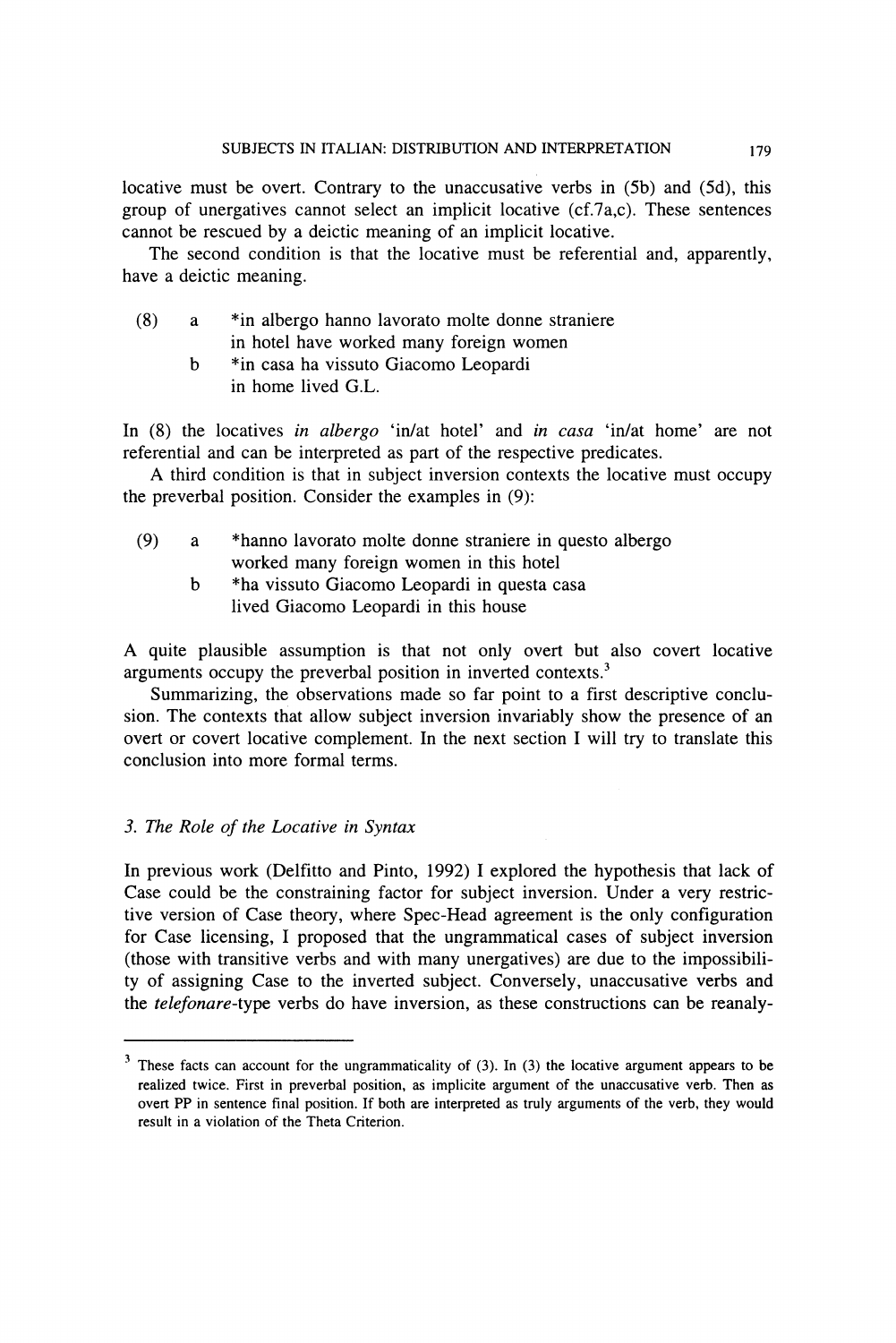zed as verbs which select a small clause as their complement (see Moro 1989; Hoekstra and Mulder 1990), as is shown in (10) with an empty PP predicate:

(10) V NP (PP)  $\rightarrow$  reanalysis  $\rightarrow$  V [<sub>sc</sub> NP pro]

The postverbal subject is the subject of the small clause and the implicit PP argument, *pro,* is the predicate. The locative moves to Spec,IP, leaving behind a trace. Via this chain-relation Case is transmitted to the postverbal subject. This is shown in the structure in (11):

(11)  $\qquad \text{pro}_i \quad V \quad [{}_{\text{sc}} \text{NP} \quad t_i \quad ]$ 

This approach gives a satisfactory account of the distributional asymmetries of inverted subjects and appears to fit into the more restrictive framework of the minimalist program. However, contrary to one of the most important requirements of minimalism, this system allows optionality. Consider the examples in (12):

|   | $(12)$ a il postino è arrivato                                                                     |
|---|----------------------------------------------------------------------------------------------------|
|   | the postman is arrived                                                                             |
|   | b è arrivato il postino                                                                            |
|   | is arrived the postman here                                                                        |
| c | due donne Italiane hanno lavorato in questo albergo<br>two women Italian have worked in this hotel |
| d | in questo albergo hanno lavorato due donne Italiane<br>in this hotel have worked two women Italian |
|   |                                                                                                    |

The generalization I proposed above can account for the grammaticality of these sentences but cannot explain why in (12) both the subject and the (covert or overt) locative can satisfy the Case checking requirement by moving to the preverbal position. What should be the reason for the locative in (12b) and in (12d) to move to a higher position? An analysis of subject inversion in exclusively syntactic terms does not seem to be able to give a satisfactory answer to this question. It seems reasonable to assume that (12a) and (12c) and their inverted counterparts differ at the interpretive interface.

### *4. Interpretive Data*

In this section I will explore some interpretive properties of inversion constructions. Consider the examples with an unaccusative verb in (13):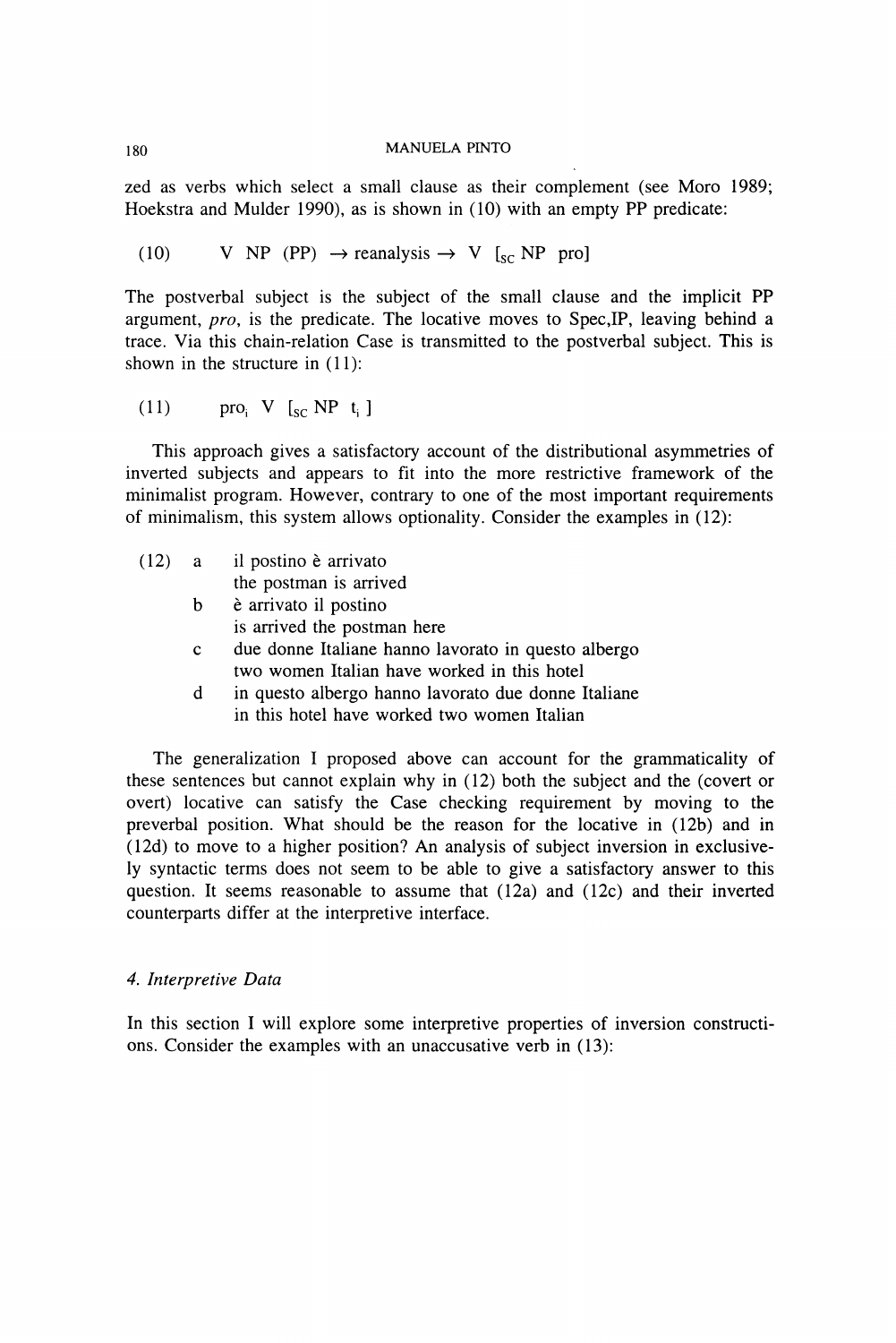- (13) a tre invitati sono arrivati three guests are arrived
	- b sono arrivati tre invitati are arrived three guests

Quite unexpectedly, the subject in (13a) has a different interpretation than the subject in (13b). In (13a) the preverbal subject *tre invitati* 'three guests' has a strong interpretation. A set of guests has already been introduced into the discourse and (13a) says that three elements of this set arrived. The subject in (13b) has a weak/existential reading. (13b) means that some persons arrived and that these persons are three guests. Nothing is known about the guests, they are introduced into the discourse for the first time.

In (13) and in some examples below I deliberately use a certain class of determiners. Indefinite determiners such as cardinals, *many, some,* etc. are ambiguous and according to the context in which they appear they trigger either the strong or the weak reading. The presence of these determiners helps to detect the relevant reading selected by a given configuration.

The examples in (13) show that unaccusative verbs have a very clear pattern with respect to the interpretation of indefinite subjects. The preverbal position is associated with the strong interpretation whereas the postverbal position is associated with the weak/existential interpretation. The next step is to look at how these differences in subject interpretation pattern with the other verb classes.

As was shown above, there are two groups of unergatives that do allow subject inversion. Let us first look at the *telefonare*-type verbs in (14):

- (14) a alcuni invitati hanno telefonato some (of the) guests have called b hanno telefonato alcuni invitati
	- have called some guests here

The pattern found in (13) also holds for these verbs. The preverbal subject in (14a) has a strong reading whereas the postverbal subject in (14b) can only receive the weak interpretation. Let us now consider the unergative verbs which show an overt locative in preverbal position. Recall that these constructions allow subject inversion. Consider (15):

- (15) a in questo albergo hanno lavorato molte donne straniere in this hotel have worked many foreign women
	- b molte donne straniere hanno lavorato in questo albergo many foreign women have worked in this hotel

According to the pattern detected in (14) and in (13), we expect that the postverbal subject in (15a) has a weak interpretation. The expectation turns out to be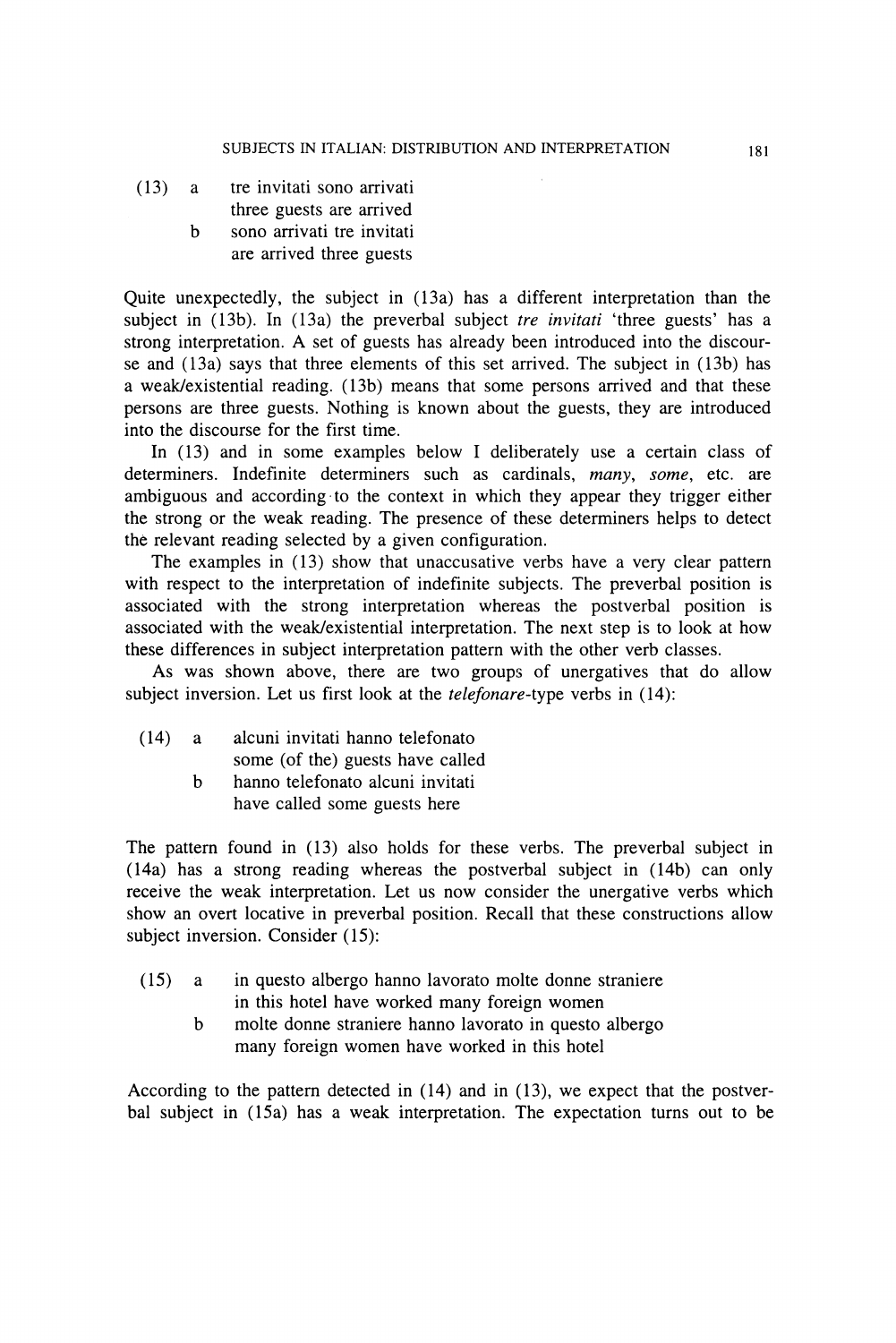true. *Molte donne straniere* 'many foreign women' has an existential interpretation in (15a). With respect to the preverbal position, these verbs pattern like the unaccusatives and the *telefonare-type* verbs. The preverbal subject in (15b) has the strong interpretation.

At this point a first descriptive generalization is possible. Verbs that allow inversion show the following interpretive pattern with respect to indefinite subjects: in preverbal position they have the strong reading, in postverbal position they have the weak reading. The next question is: What are the interpretive properties of indefinite subjects of verbs without inversion? The examples given in (6) showed that transitive verbs and unergative verbs without a locative argument do not allow subject inversion. Let us consider some more constructions with these verbs:

- (16) a alcuni gatti hanno rubato le bistecche some cats have stolen the steaks
	- b molti bambini hanno riso many children have laughed

Given the lack of the postverbal subject configuration, we expect that these constructions pattern differently from the verbs we saw above. In fact it turns out that the indefinite preverbal *alcuni gatti* 'some cats' and *molti bambini* 'many children' have an ambiguous interpretation. The strong reading seems to be the more natural, but in appropriate contexts the weak reading also emerges, cf. (17).

(17) molti turisti hanno scelto di passare le vacanze in Italia many tourists chose to spend their holidays in Italy

Summing up the interpretive data so far, with inversion verbs the postverbal position is associated with the weak reading, the preverbal position is associated with the strong reading. With verbs that do not allow inversion the preverbal subject has both the strong and the weak reading. This is summarized in Table 1:

|                            | <b>PREVERBAL</b> | <b>POSTVERBAL</b> |
|----------------------------|------------------|-------------------|
| TRANSITIVES (-loc.)        | weak/strong      |                   |
| <b>UNERGATIVES</b> (-loc.) | weak/strong      |                   |
| <b>UNERGATIVES</b> (+loc.) | strong           | weak              |
| <b>UNACCUSATIVES</b>       | strong           | weak              |

*Table 1*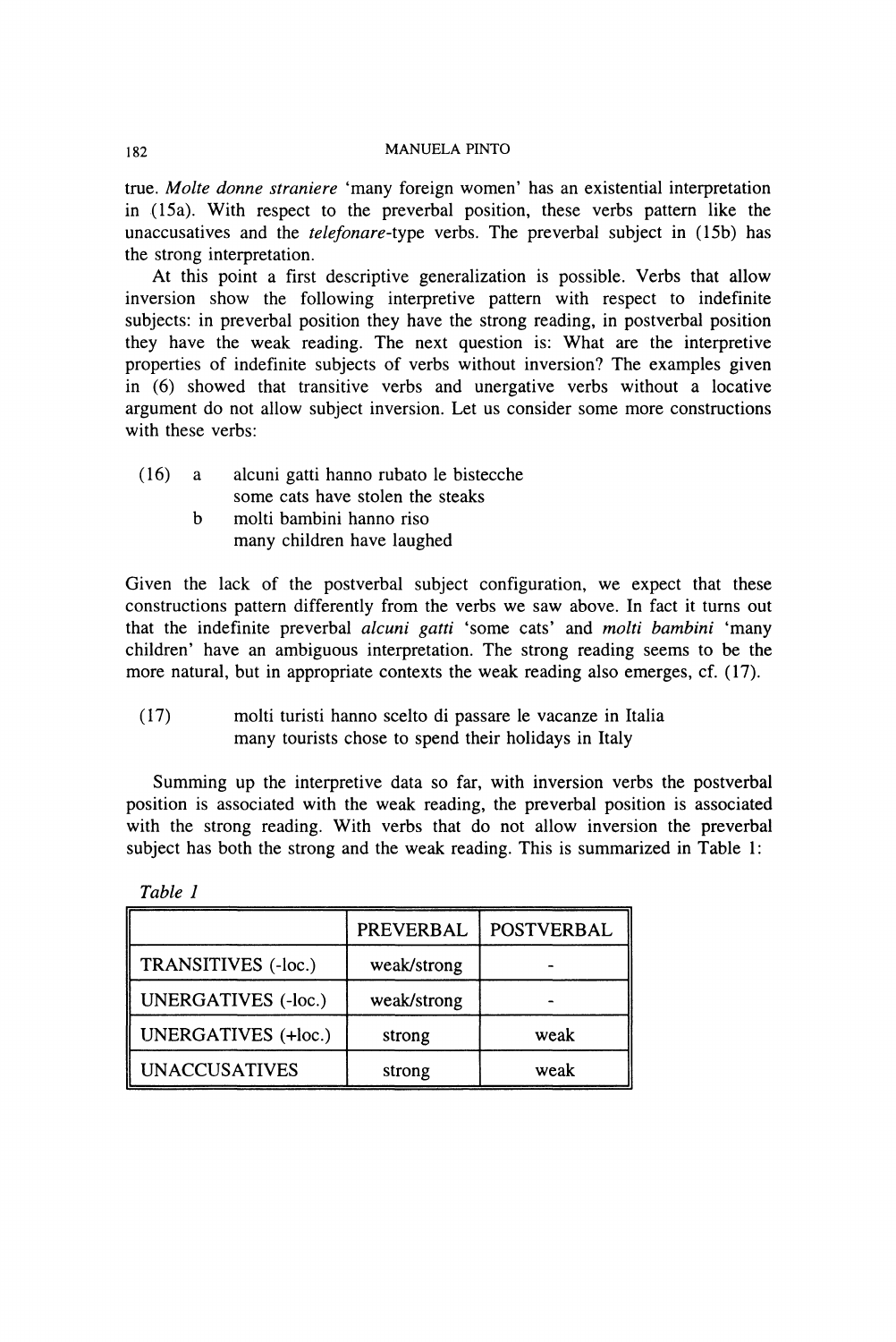The data discussed above show that the optionality detected in syntax corresponds to two different interpretations of the sentence at the semantic level. The generalization is that verbs that allow inversion make use of the two positions for the subject in order to eliminate the ambiguous interpretation. Following Reinhart (1993), I will assume that optionally derived differences in word order should be justified in terms of interpretive differences at LF.

## 5. *Definite Subjects*

Table 1 represents the interpretive differences of indefinite subjects in Italian. Definite subjects show the same syntactic distribution as indefinite ones. With transitive and unergative verbs they appear only in preverbal position. With unaccusatives and with unergatives that select a locative, they can also appear in postverbal position.

The strong/weak distinction of Table 1 cannot be applied to definite subjects as definite NPs or proper names are incompatible with an existential reading.

There is, however, a subtle interpretive difference between the preverbal and the postverbal definite subject of an inversion verb. Consider (18):

(18) a il postino E' ARRIVATO the postman ARRIVED b è arrivato IL POSTINO THE POSTMAN arrived

The elements in upper case are focused. The interpretation of (18a) is that *il postino* 'the postman' is old information whereas the predicate *è arrivato* 'arrived' is new information. (18b) is exactly the reverse, the predicate is known and the subject is new. The generalization that seems to emerge from these facts is that definite subjects in postverbal position are interpreted as new information (informational focus), definite subjects in preverbal position are interpreted as old information (presupposition) (cf. also Cinque 1993). Table 2 summarizes the distribution and interpretation of definite subjects.<sup>4</sup>

<sup>&</sup>lt;sup>4</sup> I use the term 'informational focus' in order to distinguish it from 'contrastive focus', which, in my **view, is a different phenomenon (cf. Calabrese 1992). I will not deal with the latter here.**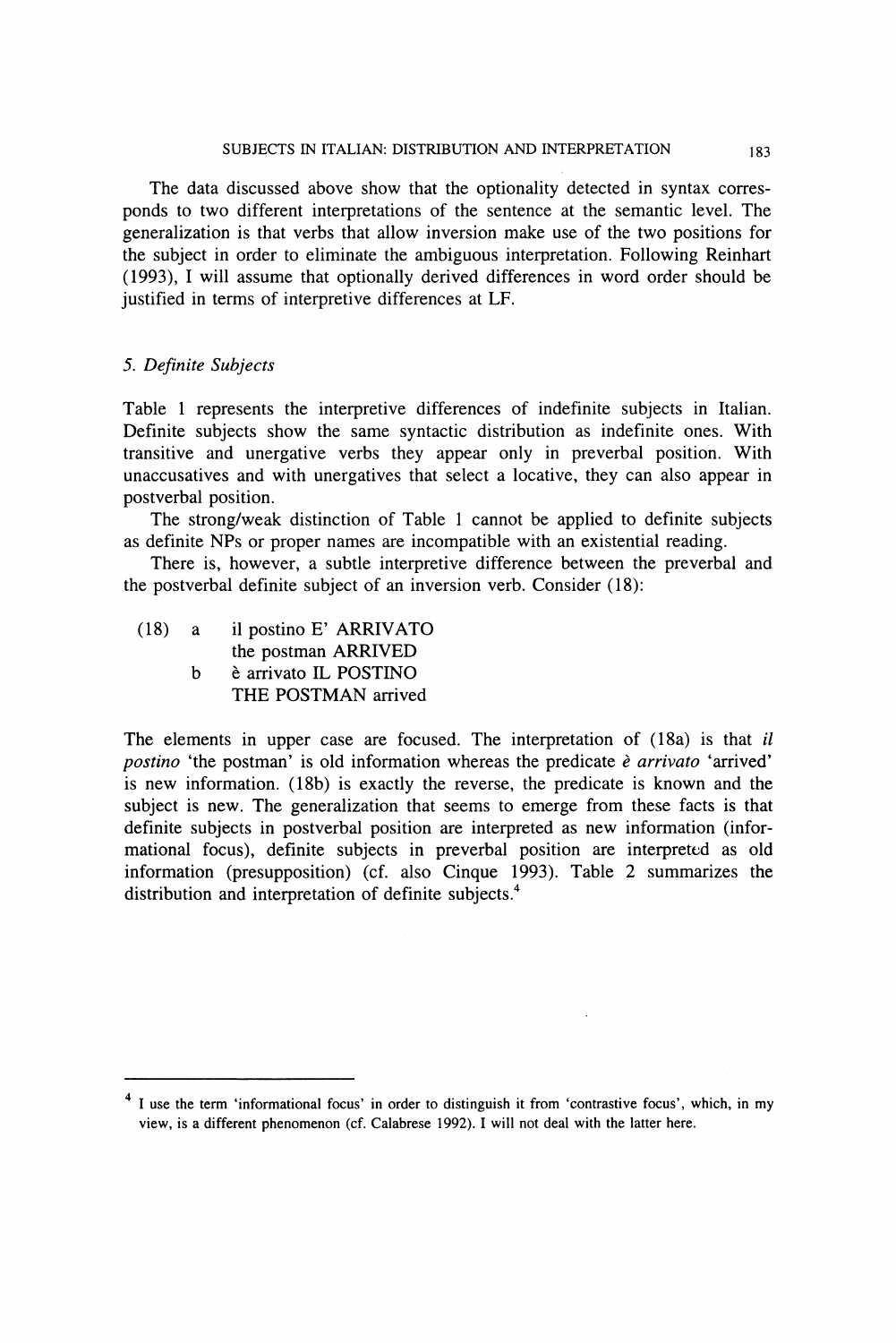|                           | PREVERBAL | <b>POSTVERBAL</b> |
|---------------------------|-----------|-------------------|
| TRANSITIVES (-loc)        | old/new   |                   |
| <b>UNERGATIVES</b> (-loc) | old/new   |                   |
| <b>UNERGATIVES</b> (+loc) | old       | new               |
| <b>UNACCUSATIVES</b>      | old       | new               |

*Table 2* 

At first sight, Tables 1 and 2 cannot be reduced to a unique generalization on the distribution and interpretation of (definite and indefinite) subjects in Italian. Table 1 makes a distinction with respect to the semantic property of strong versus weak. Table 2 makes a distinction with respect to an informational property, i.e. old vs. new. Consider, however, the examples in (19). These sentences do not seem to fit into the patterns proposed above.

(19) a ??un uomo è arrivato a man is arrived b ??è arrivato l'uomo is arrived the man

Given Tables 1 and 2, the ungrammaticality of the sentences in (19) is unexpected. A careful analysis of the interpretive properties of these two sentences can provide the key of the problem. The ungrammaticality of (19) does not depend on the nature of the verb but on the nature of the subject NP. If we compare (19a) to (13a) and (19b) to (4b), it turns out that the relevant property is not definiteness but the presence or absence of certain information in the communicative event.

Calabrese (1991) (and other references cited there), independently comes to the same generalization with respect to definite subjects. He observes that if a definite NP has already been introduced into the conversation it is an 'anaphoric definite' and it must occur in preverbal position. Conversely, a definite NP occurs in postverbal position if it is a 'descriptive definite', i.e. if its referent is familiar to the participants of the communicative event but if it is still new with respect to the present topic of conversation. The facts in (19) become clearer now. In (19b) the definite *l'uomo* 'the man' has too little referential content in order to figure as a 'descriptive definite'. This NP can only occur in preverbal position as an 'anaphoric definite', i.e. as an NP which has previously been introduced into the conversation. The property that underlies this distinction is in fact what Pesetsky (1987) calls 'discourse linking'.

I would like to extend this analysis to indefinite NPs as well. The indefinite subject in (19a) is ungrammatical because, with unaccusative verbs, this is the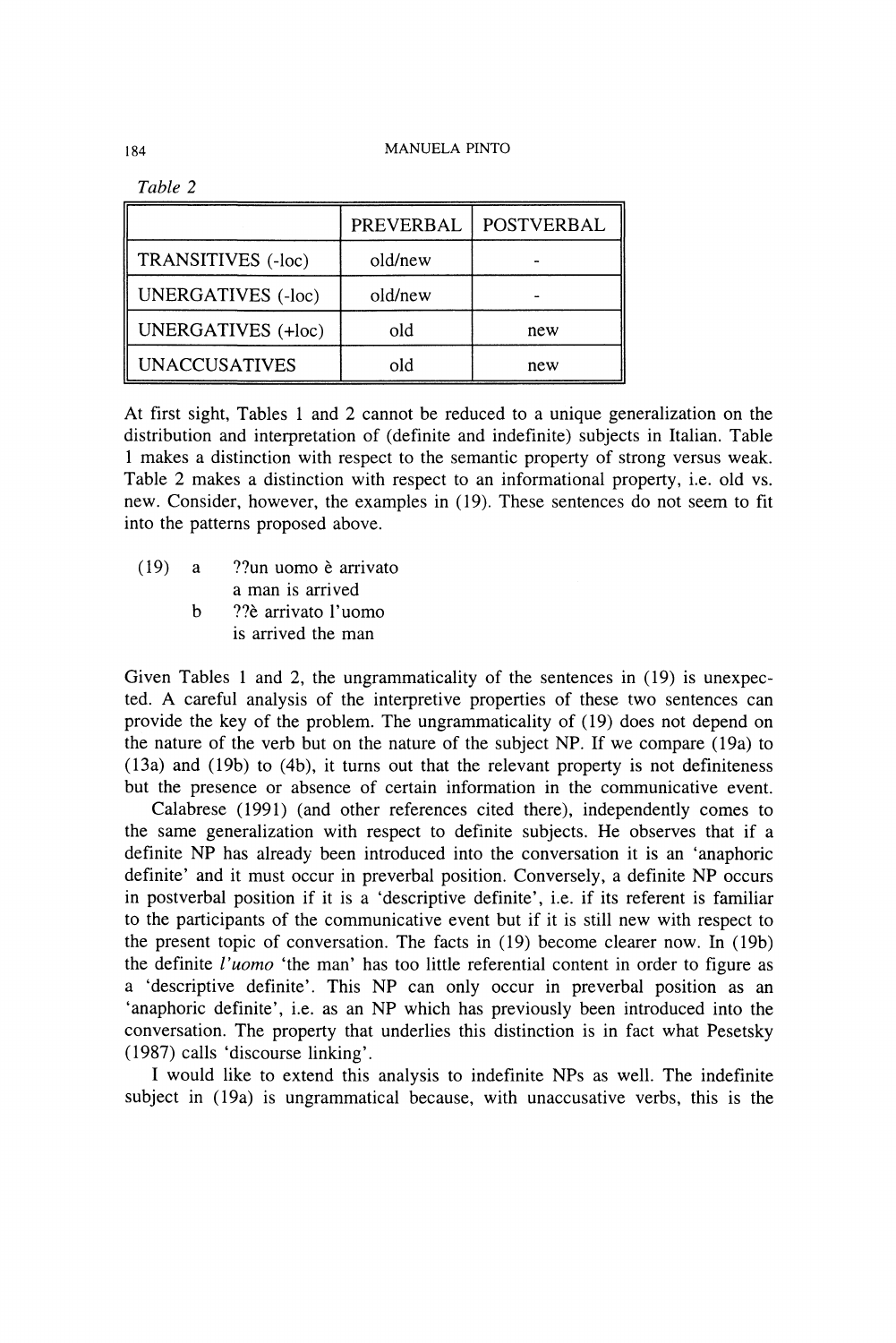position of discourse-linked elements. The interpretation of *un uomo* 'a man' as an anaphoric element can be obtained only if we force a context in which 'a man' belongs to a set of men already present in the conversation. Whereas other indefinites easily allow this interpretation (cf. 13,14), the indefinite article is very hard to combine with a non-existential reading.

Tables 1 and 2 appeared to be irreducible to just one common feature. In particular, the existential reading seemed to be incompatible with a definite NP. If the observations above are correct, it is possible to give a slightly different interpretation of the concept of existentiality so that the asymmetries in the distribution of definite and indefinite subjects can be reduced to one relevant property. The crucial point is that the concept of existentiality must not be taken in absolute terms, but considered with respect to its relevance for the conversational context. A definite (non-generic) subject always implies familiarity, so this cannot be the property that explains its syntactic distribution. Still, a familiar NP can contain old (d-linked) or new (non-d-linked) information. This is the relevant difference. A major advantage of this approach is that the distribution of indefinite subjects can also be analyzed in these terms. Indefinite NPs can be completely new (existential/presentational) or can already be present in the communicative event (the strong reading we discussed above).

The present discussion can be captured by a new paradigm on Table 3, based on the property [+/- d-linked].

|                           | <b>PREVERBAL</b> | <b>POSTVERBAL</b> |
|---------------------------|------------------|-------------------|
| TRANSITIVES (-loc)        | $+/-$ d-link.    |                   |
| <b>UNERGATIVES</b> (-loc) | $+/-$ d-link.    |                   |
| <b>UNERGATIVES</b> (+loc) | $+$ d-link.      | - d-link.         |
| <b>UNACCUSATIVES</b>      | $+$ d-link.      | - d-link.         |

*Table 3* 

## *6. Conclusions*

The data presented in this paper show that subject inversion is the result of the interaction of wellformedness constraints and interpretive/informational structure. Both types of conditions can be formalized in syntactic terms. I will not go into this topic for lack of space, but I refer to Pesetsky's (1987) analysis of d-linking and de Hoop's (1992) Principle of Contrastiveness.

The most unexpected result of this study is that inversion does not seem to be an isolated, language-specific phenomenon, but fits into a more general strategy of conveying semantic information by syntactic means. More concretely, the distribu-